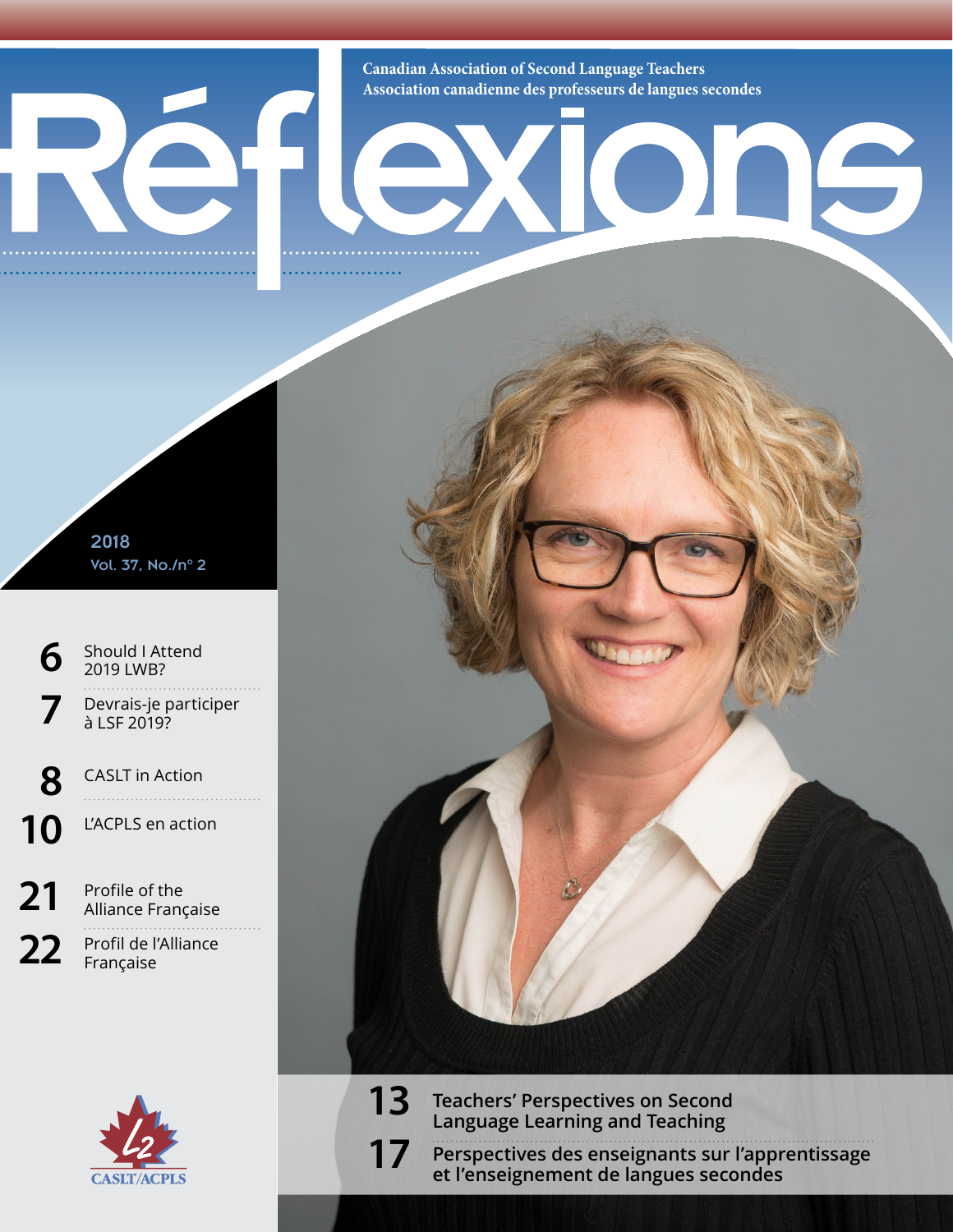# **Réflexions**

**2018 Volume 37, Number / numéro 2**

#### **Canadian Association of Second Language Teachers (CASLT) / Association canadienne des professeurs de langues secondes (ACPLS)**

2490, promenade Don Reid Drive Ottawa, Ontario K1H 1E1 1-877-727-0994 [www.caslt.org](http://www.caslt.org) • [admin@caslt.org](mailto:admin%40caslt.org?subject=)

#### Board of Directors •

Conseil d'administration Janice Aubry, Gillian Blackmore, Enrica Piccardo, Carole Bonin, Maureen Smith, Jim Murphy.

#### National Council • Conseil national

- AB: Marnie Beaudoin
- BC: Stacey Sveistrup
- MB: Kathi McConnell-Hore
- NB: Chantal Lafargue
- NL: Lisa Browne Peters
- NS: Anissa Aldridge
- NT: Elizabeth Monroe
- NU: Josianne Beaumont
- ON: Faten Hanna
- PE: Deneen Gallant-Norring
- QC: Terry Price
- SK: Linda Osborne
- YT: Pascal St-Laurent

ISSN 1483-8400 Publication Mail Agreement No. 40846073

#### Copyright • Droits d'auteur

CASLT authorizes the reproduction of articles on the condition that the author's name, the name of *Réflexions*, as well as the volume and number are clearly identified on each page of the copies. • L'ACPLS autorise la reproduction des articles à condition que le nom de l'auteur et de *Réflexions*, ainsi que le volume et le numéro soient clairement indiqués sur chaque copie.

### Disclaimer • Avis de non-responsabilité

Opinions expressed by authors are their own and not necessarily those of the Board of Directors of CASLT. • Les articles publiés reflètent l'opinion des auteurs et non forcément celle du conseil d'administration de l'ACPLS.

We acknowledge the<br>financial support of the<br>Government of Canada



### **Would you like to publish an article in** Réflexions?

#### Our readers are looking for:

- Articles that are interesting, thought provoking, timely, practical, informative, concise, complete, and current
- Texts written by leading educators
- Reports on effective programs and practices
- Reports summarizing action research projects in the field of language teaching and learning or on current language-related events

We are looking for articles of about 1,150 words written for:

- Practicing K–12 educators, practicing second-language classroom teachers — French, English, and other languages
- Researchers in second-language teaching and learning in various university settings
- Student teachers enrolled in faculties of education
- People interested in second-language learning development

For more information, consult our **[Guidelines for Writers](https://www.caslt.org/en/general-information/media-en/reflexions/guidelines-for-writers)**.

### **Vous aimeriez publier un article dans** Réflexions?

Nos lecteurs recherchent :

- des articles pertinents, pratiques, informatifs, concis et complets, sur des sujets d'actualité, susceptibles de piquer l'intérêt et d'engager une réflexion;
- des textes provenant de professionnels renommés en éducation;
- des rapports au sujet de programmes et de méthodes efficaces;
- des études relatives à des ressources et à des activités récentes ainsi qu'à l'enseignement des langues.

Nous recherchons des textes comportant un maximum de 1150 mots qui s'adressent à :

- $\cdot$  des enseignantes et enseignants de la maternelle à la 12<sup>e</sup> année et de langues secondes – français, anglais et autres langues;
- des chercheurs rattachés à divers milieux universitaires, spécialisés dans l'apprentissage et l'enseignement d'une langue seconde;
- des étudiants inscrits à une faculté d'éducation;
- des personnes qui s'intéressent au développement de l'apprentissage d'une langue seconde.

Pour plus d'informations, consultez les **[Lignes](https://www.caslt.org/fr/information-generale/media-fr/reflexions/lignes-directrices-a-l-intention-des-redacteurs)  [directrices à l'intention des rédacteurs](https://www.caslt.org/fr/information-generale/media-fr/reflexions/lignes-directrices-a-l-intention-des-redacteurs)**.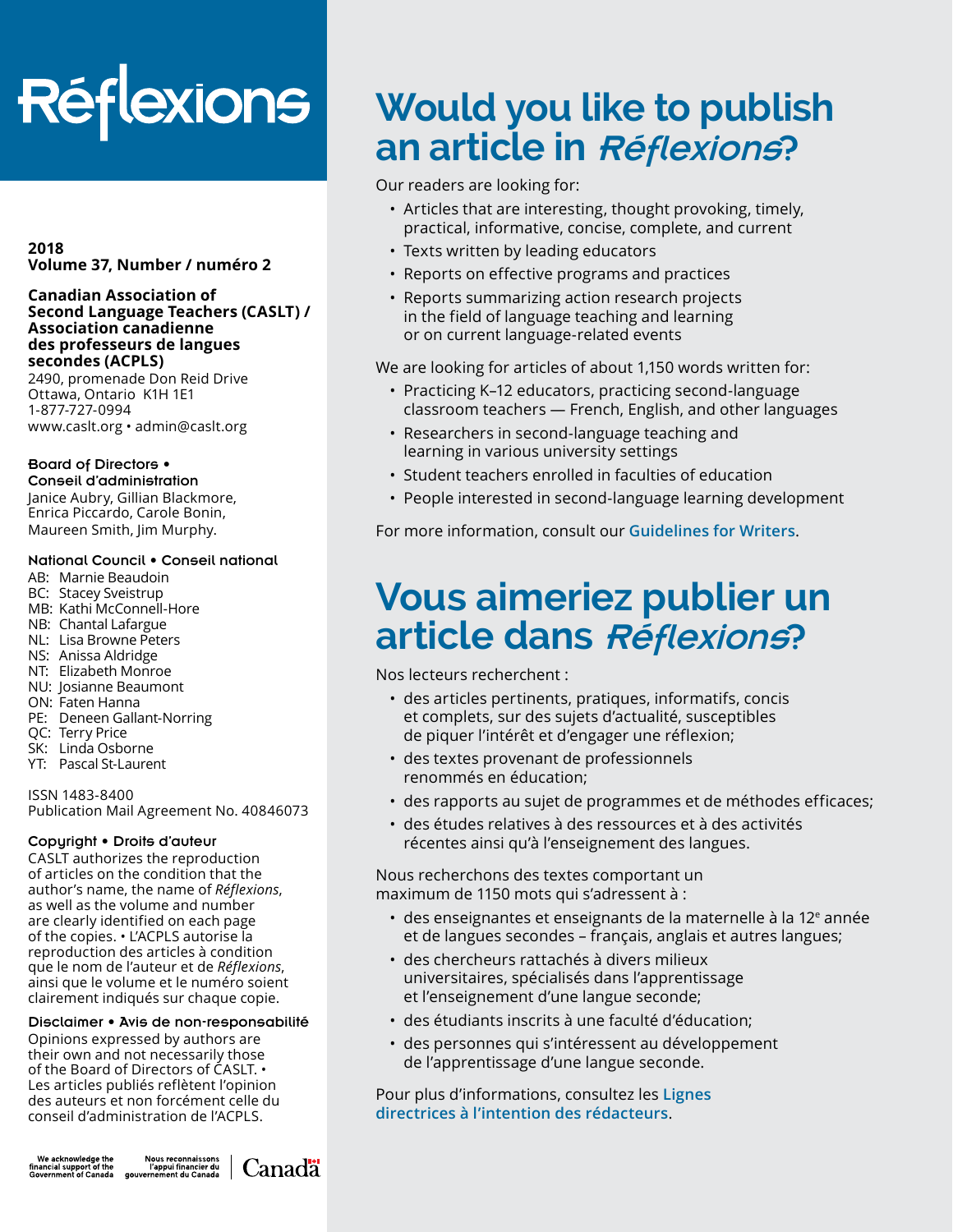- President's Message
- Message de la présidente



### **CASLT News • Nouvelles de l'ACPLS**

- [Invitation: Annual General Meeting & Networking Day](#page--1-2)  Invitation : Assemblée générale annuelle & Journée de réseautage
- [Should I Attend 2019 LWB?](#page--1-0)
- Devrais-je participer à LSF 2019?
- [CASLT in Action](#page--1-1)
- L'ACPLS en action
- [Spotlight on a CASLT National Council Member](#page--1-1) Sous les projecteurs : un membre du Conseil national de l'ACPLS



### **Feature Articles • Articles vedettes**

- Teachers' Perspectives on Second Language Learning and Teaching
- Perspectives des enseignants sur l'apprentissage et l'enseignement de langues secondes



### **CASLT Community • La communauté de l'ACPLS**

- Profile of the Alliance Française
- Profil de l'Alliance Française



### **Teachers' Lounge • Le coin des professeurs**

- [Using Technology in Teaching: Meeting Expectations](#page--1-1)
- [Utiliser la technologie dans l'enseignement répondre aux attentes](#page--1-3)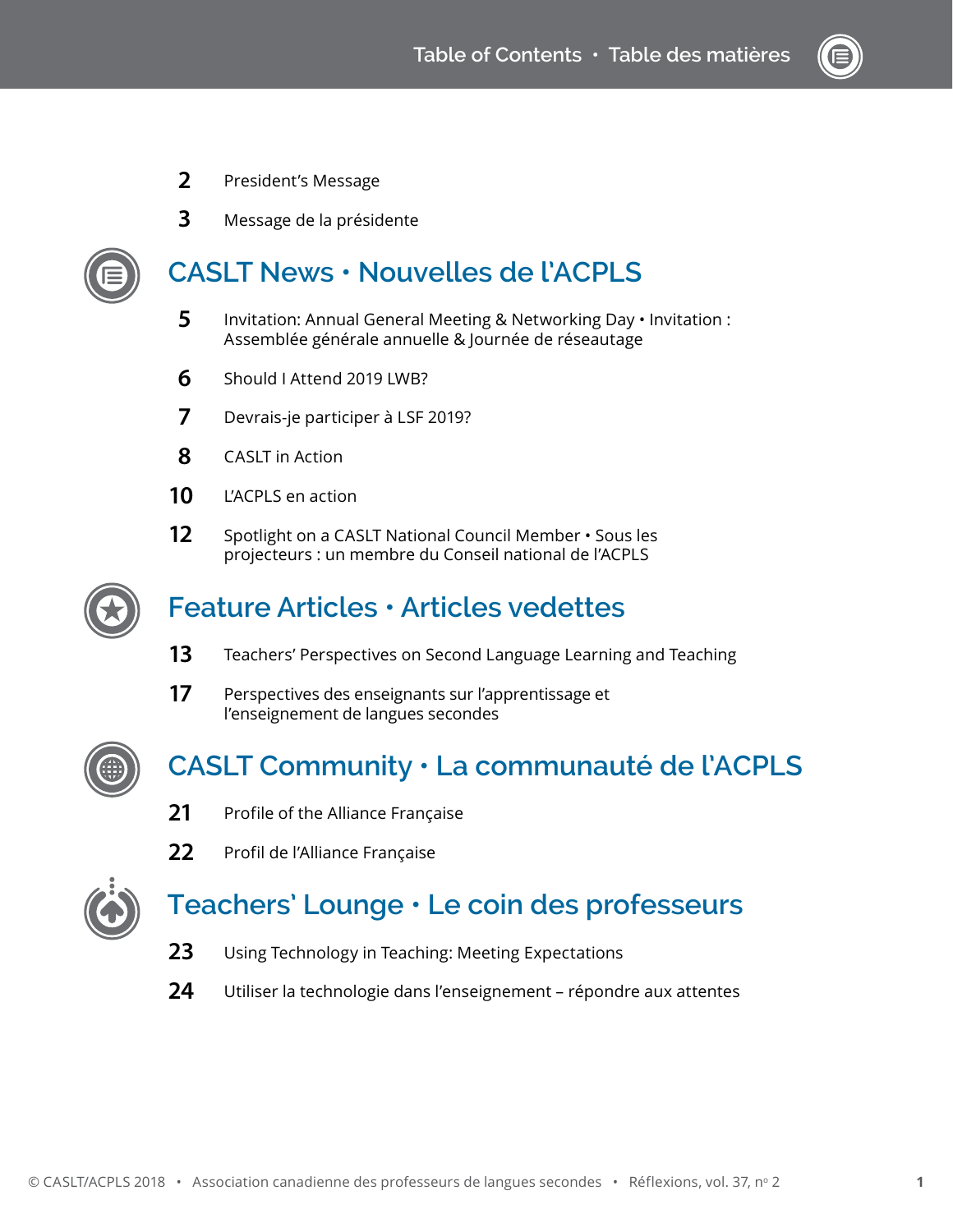I thas been a very exciting pas<br>few months for CASLT, and<br>in fact, for official languages!<br>I am so yory ploased to share t has been a very exciting past few months for CASLT, and I am so very pleased to share with you that on March 28, CASLT was in attendance when the Government of Canada announced its new **[Action](https://www.canada.ca/en/canadian-heritage/services/official-languages-bilingualism/official-languages-action-plan/2018-2023.html)  [Plan for Official Languages —](https://www.canada.ca/en/canadian-heritage/services/official-languages-bilingualism/official-languages-action-plan/2018-2023.html)** 

### **[2018–2023: Investing in](https://www.canada.ca/en/canadian-heritage/services/official-languages-bilingualism/official-languages-action-plan/2018-2023.html)**

**[Our Future](https://www.canada.ca/en/canadian-heritage/services/official-languages-bilingualism/official-languages-action-plan/2018-2023.html)**. This extensive plan contains the federal government's official languages strategy for April 2018 to March 2023. The plan was inspired by public feedback provided during cross-Canada consultation, including feedback from CASLT on behalf of its members. This comprehensive document outlines the federal government's vision for supporting official-language minority communities and for promoting our two official languages. I congratulate Canadian Heritage for producing such a comprehensive strategy that I believe will strongly support areas of need for our second language teachers and stakeholders.

The Action Plan for Official Languages will deliver a new investment of \$499.2 million (for a total investment of \$2.7 billion) over the next five years. It outlines new initiatives to support the two official languages, and is based on three pillars:

- **[Strengthening Our](https://www.canada.ca/en/canadian-heritage/services/official-languages-bilingualism/official-languages-action-plan/2018-2023.html#a9)  [Communities](https://www.canada.ca/en/canadian-heritage/services/official-languages-bilingualism/official-languages-action-plan/2018-2023.html#a9)**
- **[Strengthening Access](https://www.canada.ca/en/canadian-heritage/services/official-languages-bilingualism/official-languages-action-plan/2018-2023.html#a10)  [to Services](https://www.canada.ca/en/canadian-heritage/services/official-languages-bilingualism/official-languages-action-plan/2018-2023.html#a10)**
- **[Promoting a](https://www.canada.ca/en/canadian-heritage/services/official-languages-bilingualism/official-languages-action-plan/2018-2023.html#a11)  [Bilingual Canada](https://www.canada.ca/en/canadian-heritage/services/official-languages-bilingualism/official-languages-action-plan/2018-2023.html#a11)**

For CASLT members, there are many great news stories in this plan, especially in the third pillar, **[Promoting a](https://www.canada.ca/en/canadian-heritage/services/official-languages-bilingualism/official-languages-action-plan/2018-2023.html#a11)  [Bilingual Canada](https://www.canada.ca/en/canadian-heritage/services/official-languages-bilingualism/official-languages-action-plan/2018-2023.html#a11)**. This section in particular contains targeted areas that are very much aligned with CASLT's mission of promoting the advancement of language learning and teaching throughout Canada. I applaud the federal government's ambitious target — to increase our national bilingualism rate from 17.9% to 20% by 2036, through raising the bilingualism rate of English speakers outside Quebec from 6.8% to 9%. I am also very encouraged by the goals of "ensuring language quality," and "providing opportunities for young people," including opportunities for language and cultural exchange.

The plan contains these and many more areas for support; however, for CASLT members, the key strategy of investing in teacher recruitment and retention strategies is of utmost importance — Canadian Heritage plans to invest \$31.3 million over four years towards strategies to recruit more immersion and French-as-a-second-language teachers! We know that you, as members, have great interest in improving the recruitment of teachers. In many regions of Canada, French teachers are in short supply, and the availability and expansion of opportunities to learn both official languages is hampered. CASLT, as a key stakeholder, has been invited to attend an initial meeting in June with Heritage



Janice Aubry, CASLT's President / présidente de l'ACPLS

Canada to discuss these initiatives. We eagerly await further information as to how we can collaboratively move forward with our partners to work toward building a larger corps of excellent French teachers, to promote the importance of teaching and learning languages, and to encourage more youth to consider entering our wonderful profession!

CASLT is also committed to supporting our existing teachers to **continue** teaching our official languages. Our strategic goals are focused on supporting you, our members, through our services and our products that are specially designed to support your important work. Our professional learning conferences and sessions, our products like our *New Teacher's Handbook*, *Réflexions,*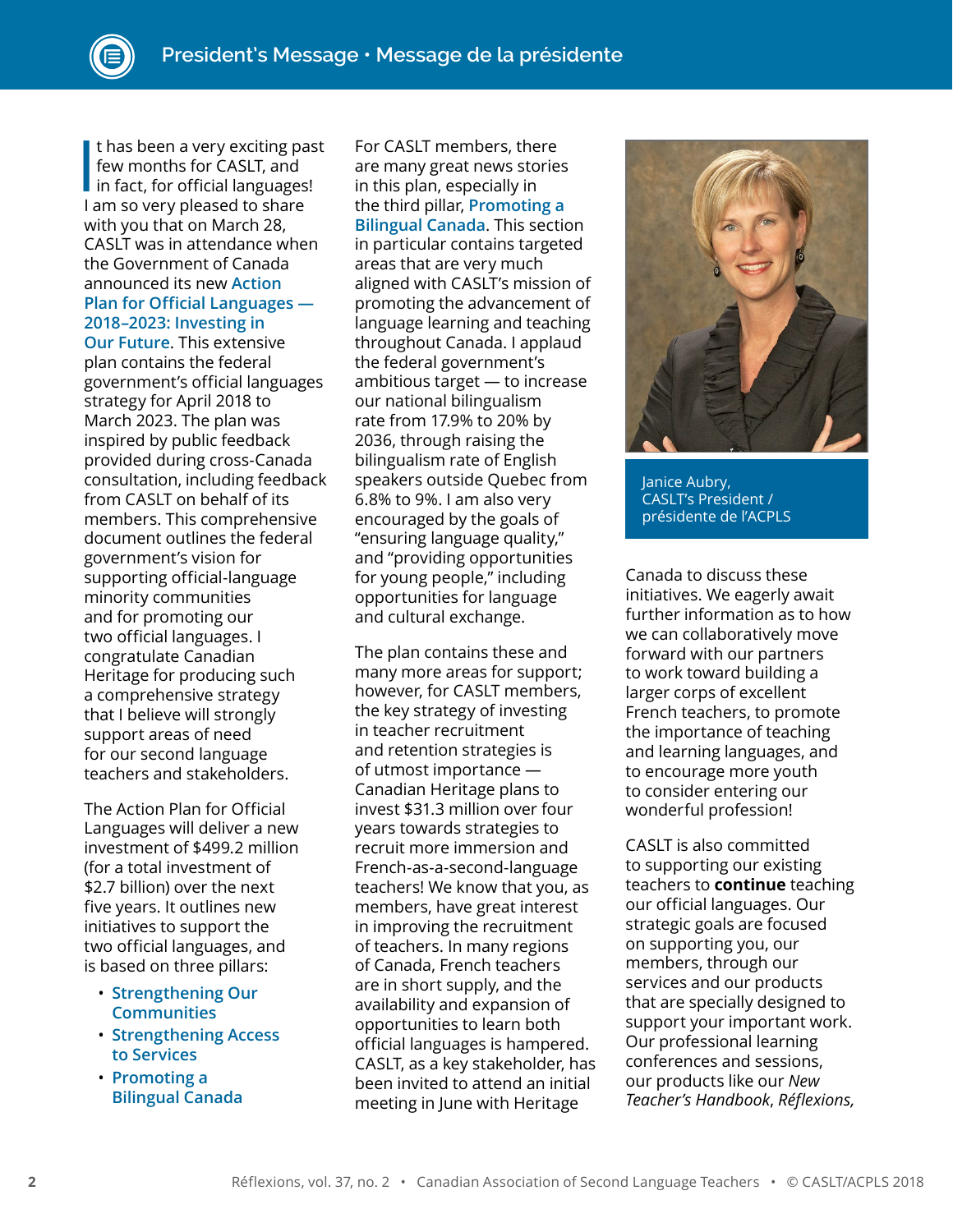and our weekly newsletter, as well as our networking days — these are all designed to ensure that our members are supported and valued.

The **[Action Plan for Official](https://www.canada.ca/en/canadian-heritage/services/official-languages-bilingualism/official-languages-action-plan/2018-2023.html)  [Languages — 2018–2023:](https://www.canada.ca/en/canadian-heritage/services/official-languages-bilingualism/official-languages-action-plan/2018-2023.html)  [Investing in Our Future](https://www.canada.ca/en/canadian-heritage/services/official-languages-bilingualism/official-languages-action-plan/2018-2023.html)** is a good news story — and CASLT very much looks forward to being involved and leading,

on your behalf, many new initiatives! Watch here for more updates on this. The next five years promise to be exciting years for CASLT — and for you, our valued members!

◆ ◆ ◆

Ces derniers mois se sont<br>
révélés très excitants<br>
pour l'ACPLS, et en fait,<br>
pour les langues officielles! révélés très excitants pour les langues officielles! Je suis très heureuse de vous faire part que l'ACPLS était présente le 28 mars dernier, lorsque le gouvernement du Canada a fait l'annonce de son nouveau **[Plan d'action](https://www.canada.ca/fr/patrimoine-canadien/nouvelles/2018/05/le-plan-daction-pour-les-langues-officielles-2018-2023--investir-dans-notre-avenir-represente-le-plus-important-investissement-federal-de-notre-his.html)  [pour les langues officielles](https://www.canada.ca/fr/patrimoine-canadien/nouvelles/2018/05/le-plan-daction-pour-les-langues-officielles-2018-2023--investir-dans-notre-avenir-represente-le-plus-important-investissement-federal-de-notre-his.html)  [2018-2023 : Investir dans notre](https://www.canada.ca/fr/patrimoine-canadien/nouvelles/2018/05/le-plan-daction-pour-les-langues-officielles-2018-2023--investir-dans-notre-avenir-represente-le-plus-important-investissement-federal-de-notre-his.html)** 

**[avenir](https://www.canada.ca/fr/patrimoine-canadien/nouvelles/2018/05/le-plan-daction-pour-les-langues-officielles-2018-2023--investir-dans-notre-avenir-represente-le-plus-important-investissement-federal-de-notre-his.html)**. Ce vaste plan énonce la stratégie du gouvernement fédéral en matière de langues officielles pour la période d'avril 2018 à mars 2023. Ce plan a été inspiré de la rétroaction du public obtenue durant la consultation tenue à travers le Canada, incluant la rétroaction de l'ACPLS au nom de ses membres. Ce document détaillé décrit la vision du gouvernement fédéral concernant le soutien des communautés de langue officielle en situation minoritaire et la promotion de nos deux langues officielles. Je félicite Patrimoine canadien pour la production d'une telle stratégie globale, qui à mon avis permettra de soutenir fortement les domaines lacunaires pour nos enseignants et parties prenantes en langues secondes. Le *Plan d'action* pour les langues officielles prévoit un nouvel investissement de 499,2 millions de dollars (pour un investissement total de 2,7 milliards de dollars) au cours des cinq prochaines années. Il expose des initiatives nouvelles pour soutenir nos deux langues officielles, et est fondé sur trois piliers :

• **[Renforcer nos](https://www.canada.ca/fr/patrimoine-canadien/services/langues-officielles-bilinguisme/plan-action-langues-officielles/2018-2023.html#a9)  [communautés](https://www.canada.ca/fr/patrimoine-canadien/services/langues-officielles-bilinguisme/plan-action-langues-officielles/2018-2023.html#a9)**

. . . . . . . . . .

- **[Renforcer l'accès](https://www.canada.ca/fr/patrimoine-canadien/services/langues-officielles-bilinguisme/plan-action-langues-officielles/2018-2023.html#a10)  [aux services](https://www.canada.ca/fr/patrimoine-canadien/services/langues-officielles-bilinguisme/plan-action-langues-officielles/2018-2023.html#a10)**
- **[Promouvoir un](https://www.canada.ca/fr/patrimoine-canadien/services/langues-officielles-bilinguisme/plan-action-langues-officielles/2018-2023.html#a11)  [Canada bilingue](https://www.canada.ca/fr/patrimoine-canadien/services/langues-officielles-bilinguisme/plan-action-langues-officielles/2018-2023.html#a11)**

Pour les membres de l'ACPLS, ce plan abonde de formidables nouvelles, surtout dans le troisième pilier, **[Promouvoir](https://www.canada.ca/fr/patrimoine-canadien/services/langues-officielles-bilinguisme/plan-action-langues-officielles/2018-2023.html#a11)  [un Canada bilingue](https://www.canada.ca/fr/patrimoine-canadien/services/langues-officielles-bilinguisme/plan-action-langues-officielles/2018-2023.html#a11)**. Cette section en particulier décrit des cibles d'action qui sont très proches de la mission de l'ACPLS, qui est de favoriser l'essor de l'apprentissage et de l'enseignement des langues partout au Canada. J'applaudis la cible ambitieuse du gouvernement fédéral, qui est d'augmenter le taux national de bilinguisme de 17,9 % à 20 % d'ici 2036, grâce à l'augmentation du taux de bilinguisme des anglophones à l'extérieur du Québec de 6,8 % à 9 %. Je trouve

également très encourageants les objectifs de « garantir la qualité de la langue » et d'« offrir des possibilités aux jeunes », incluant des possibilités d'échanges linguistiques et culturels.

Le plan comprend ces axes de soutien, parmi de nombreux autres; cependant, pour les membres de l'ACPLS, l'objectif clé d'investir dans des stratégies de recrutement et de rétention des enseignants est de la plus haute importance – Patrimoine canadien projette d'investir 31,3 millions de dollars sur quatre ans, destinés à l'embauche de nouveaux professeurs en français langue seconde et en immersion! Nous savons que l'amélioration du recrutement des enseignants présente un intérêt considérable pour vous, en tant que membres. Dans de nombreuses régions du Canada, il existe une pénurie d'enseignants du français, ce qui constitue une entrave pour la disponibilité et l'expansion des occasions d'apprentissage des deux langues officielles. L'ACPLS, en tant que partie prenante clé, a été invitée par Patrimoine canadien à participer à une rencontre initiale au mois de juin pour discuter de ces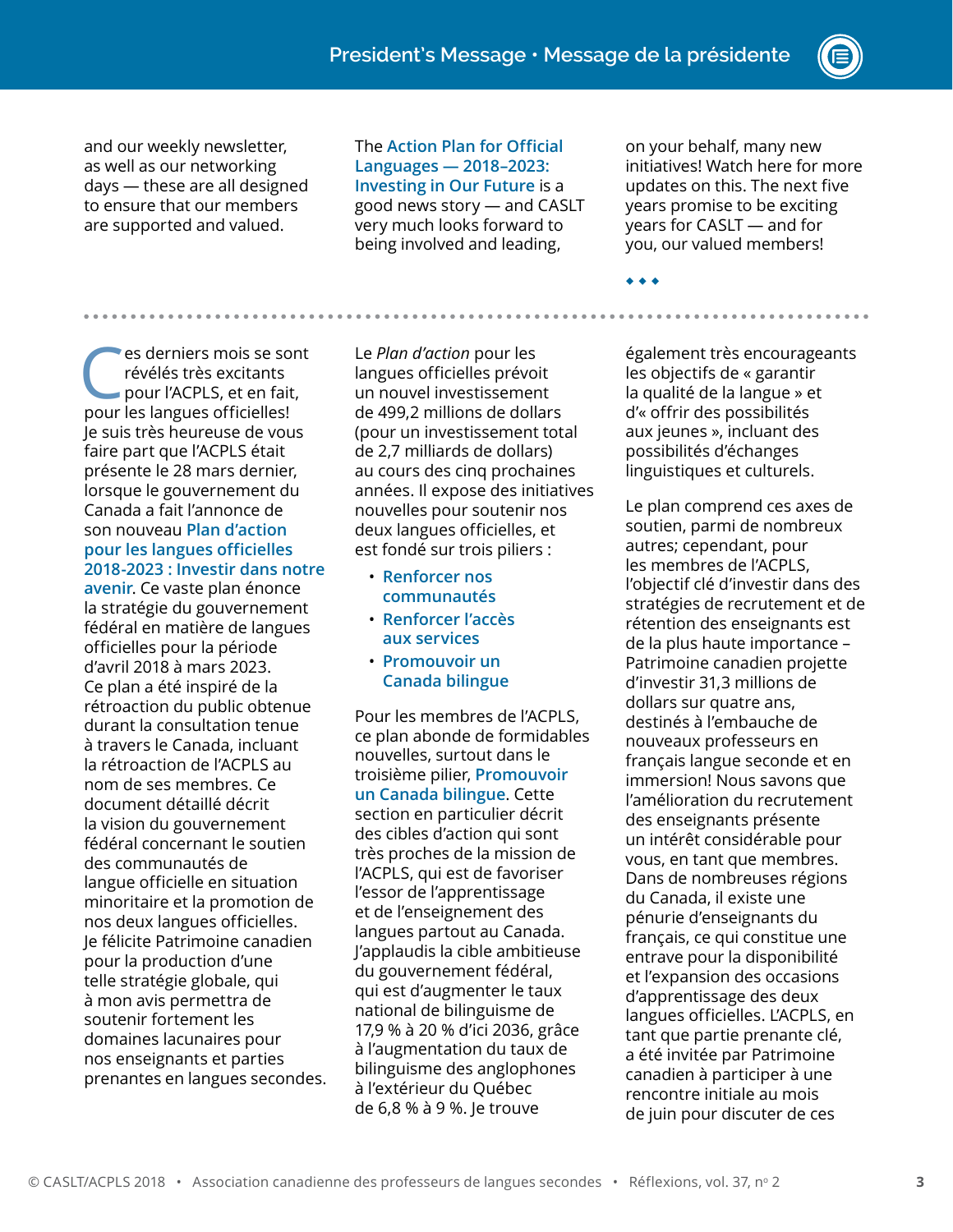initiatives. Nous attendons avec grand enthousiasme des informations additionnelles quant aux moyens qui nous permettront d'aller de l'avant en collaboration avec nos partenaires en vue de favoriser la constitution d'un corps plus nombreux d'excellents enseignants du français, de promouvoir l'importance de l'enseignement et de l'apprentissage des langues, et d'encourager davantage de jeunes à envisager d'embrasser notre merveilleuse profession!

L'ACPLS est également résolue à soutenir nos enseignants existants dans la continuité

de l'enseignement de nos langues officielles. Nos visées stratégiques sont centrées sur l'apport de notre soutien, à vous nos membres, par le biais de nos services et de nos produits qui sont spécialement conçus pour appuyer votre important travail. Nos conférences et nos sessions d'apprentissage professionnel, nos produits comme notre *Guide du nouvel enseignant*, *Réflexions*, notre infolettre hebdomadaire, ainsi que nos journées de réseautage, tout cela est mis au point pour assurer le soutien et la valorisation de nos membres.

#### Le **[Plan d'action pour les](https://www.canada.ca/fr/patrimoine-canadien/nouvelles/2018/05/le-plan-daction-pour-les-langues-officielles-2018-2023--investir-dans-notre-avenir-represente-le-plus-important-investissement-federal-de-notre-his.html)  [langues officielles 2018-2023 :](https://www.canada.ca/fr/patrimoine-canadien/nouvelles/2018/05/le-plan-daction-pour-les-langues-officielles-2018-2023--investir-dans-notre-avenir-represente-le-plus-important-investissement-federal-de-notre-his.html)  [Investir dans notre avenir](https://www.canada.ca/fr/patrimoine-canadien/nouvelles/2018/05/le-plan-daction-pour-les-langues-officielles-2018-2023--investir-dans-notre-avenir-represente-le-plus-important-investissement-federal-de-notre-his.html)**

est une excellente nouvelle, et l'ACPLS se réjouit grandement à la perspective d'accompagner et de coordonner, pour votre compte, de nombreuses initiatives inédites! Suiveznous ici pour d'autres mises à jour à ce sujet – les cinq prochaines années promettent d'être passionnantes pour l'ACPLS, et pour vous, nos membres estimés!

◆ ◆ ◆

### **Languages Without Borders**

#### **Be a presenter at the 2019 Languages Without Borders!**

Share your second/additional language

- best practices
- current research, or
- innovative ideas

with educators from across Canada and beyond.

Novice or experienced presenters are invited to submit a session proposal by September 30, 2018.

Be part of Canada's premier professional development conference for second language educators.

### **Langues sans frontières**

#### **Présentez une séance à Langues sans frontières 2019!**

Partagez avec les éducateurs du Canada et d'ailleurs vos

- pratiques exemplaires;
- recherches actuelles; ou
- idées innovatrices

en langue seconde/additionnelle.

Les présentateurs débutants ou expérimentés sont invités à soumettre une proposition d'ici le 30 septembre 2018.

Joignez-vous à une conférence nationale de renom pour le développement professionnel des enseignants de langues secondes.

**[Submit a session proposal](https://www.caslt.org/en/professional-development/workshops-professional-learning/lwb/call-for-proposals) [Soumettez une proposition de séance](https://www.caslt.org/fr/perfectionnement-professionnel/ateliers-apprentissage-professionnel/lsf/appel-de-propositions)**

| Fredericton Convention Centre   Palais des congrès de Fredericton   May 2-4 mai 2019   Fredericton, NB |                                                                      |                            |                                                                 |                                                                       |
|--------------------------------------------------------------------------------------------------------|----------------------------------------------------------------------|----------------------------|-----------------------------------------------------------------|-----------------------------------------------------------------------|
| 12<br><b>CASLT/ACPLS</b>                                                                               | <b>Canadian Association of</b><br><b>Second Language Teachers</b>    | www.caslt.org/LWB-2019-LSF |                                                                 | <b>DUNB</b><br>Second Language Research<br>Institute of Canada        |
|                                                                                                        | <b>Association canadienne des</b><br>professeurs de langues secondes |                            | $\blacktriangleright$ #LWB2019LSF $\blacksquare$ / CASLT. ACPLS | Institut de recherche en<br>langues secondes du Canada<br>RIC<br>PRIC |